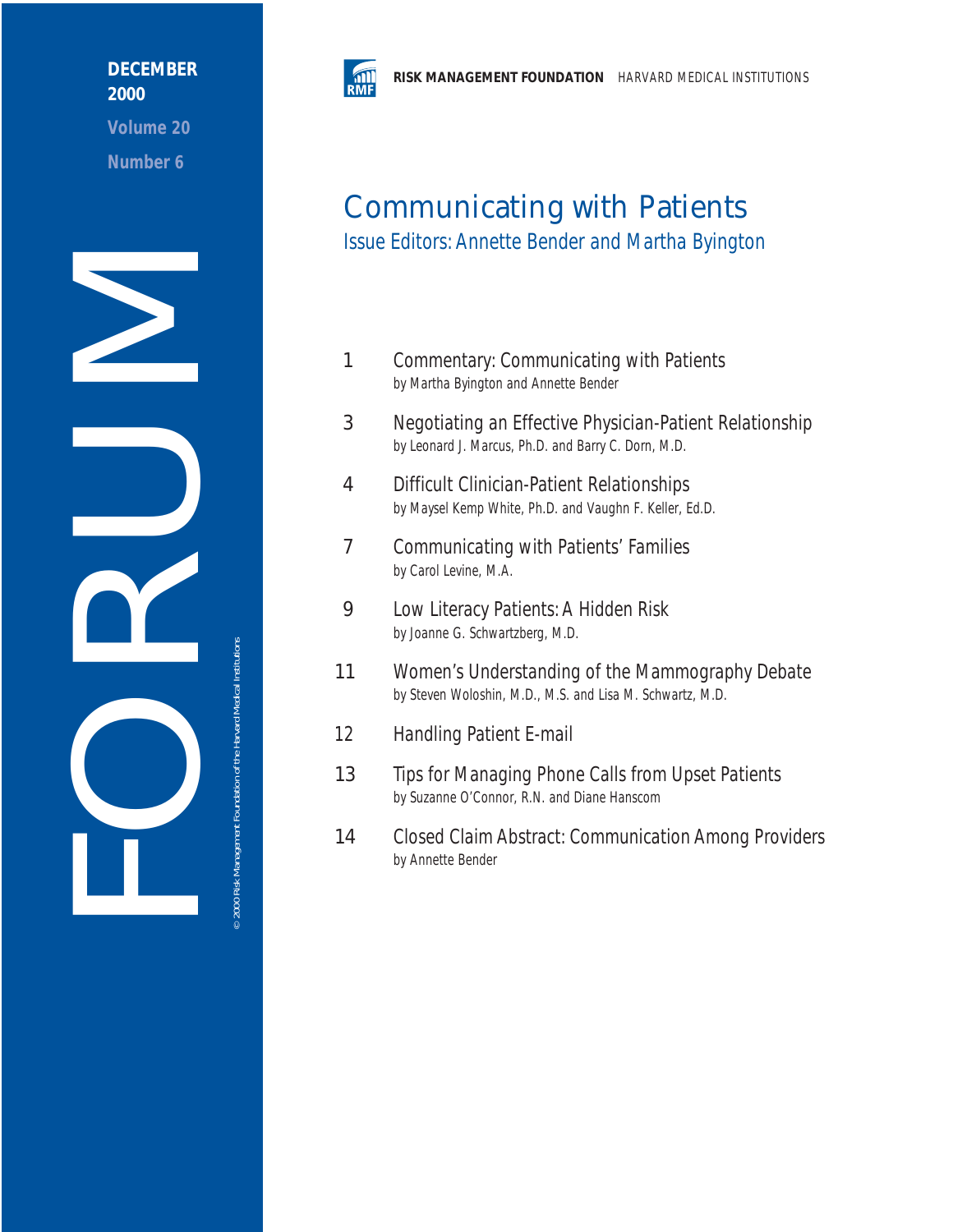#### **by Martha Byington and Annette Bender**

Martha Byington is a Loss Prevention Specialist for Risk Management Foundation. Annette Bender is RMF's Education Coordinator

**Conversely, miscommunication greatly impacts**<br>Conversely, miscommunication greatly impacts<br>both individuals' health status and collective health<br>care dollars, including malpractice losses. Inadequate com-Conversely, miscommunication greatly impacts both individuals' health status and collective health care dollars, including malpractice losses. Inadequate communication was the second most frequent $^{\scriptscriptstyle 1}$  risk management issue identified in the  $\mathrm{CRICO^{2}}$  claims made from 1995-99. Of all 1,218 claims filed during those five years, nearly one-third (381) had serious, underlying communication problems (*Figure 1*). While deficient interactions among clinicians can certainly lead to health care mishaps (*see p. 15,*) the bulk of this *Forum* addresses the portion of claims (251) related to clinician-patient communication.

The clinician-patient communication cases represent incurred losses of \$52 million and many unsatisfied patients. One definition of a dissatisfied patient is one whose outcome fell below his or her expectations. The decision about whether such a patient pursues a malpractice action often relates to the communication with his or her caregivers before, during, and after the events that triggered the dissatisfaction. Likewise, poor communication between a patient and physician can lead an already angry patient to believe care was poor, even when it was entirely appropriate. Lessons taken from both situations can help you avoid communication-related claims.

## An Uneven Exchange

Patient communication is a difficult task, particularly for the patient. For physicians who communicate with dozens of patients during the day, each *individual* encounter may lack the personal import that it has for the patient. Additionally, in a busy environment with multiple caregivers, the communication hand-offs between clinicians can easily be fumbled. Each caregiver makes assumptions about the roles of the rest of the team, often leaving the patient and his or her family out of the loop.

In the arena of patient safety and physician liability, the burden for "successful" physician-patient communication lies with the physicians. That's not to say patients don't have any responsibility, but society and the courts have deemed that physicians have the ultimate responsibility for initiating, facilitating, clarifying, documenting, and reinforcing discussions related to their patient's condition, treatment, and prognosis.

Patients vary in how much information they need and in how involved they want to be in making decisions. This ranges from "letting the physician decide" to multiple second opinions and exhaustive Internet searches. Because patients see and use technology (e.g., e-mail) in other parts of their lives, many expect to use these same tools to communicate with their physicians (including the

transmission of personal medical information). However, they may need guidance to understand the potential risks of faceless encounters via vulnerable media such as e-mail (*see p.12*).

| Among clinicians    |  |
|---------------------|--|
| striving to commu-  |  |
| nicate as best they |  |

|                                    | Figure 1 |
|------------------------------------|----------|
| 21 Percent of CRICO Cases Cite     |          |
| Clinician-Patient Miscommunication |          |

| Year  | All<br><b>CRICO</b><br>Cases | All<br>Comm.<br>Cases | Clinician-Pt.<br>Communication<br>Cases/Losses* |
|-------|------------------------------|-----------------------|-------------------------------------------------|
| 1995  | 245                          | 75                    | 46 / \$10,000,000                               |
| 1996  | 214                          | 74                    | 53 / \$9,300,000                                |
| 1997  | 227                          | 73                    | 48 / \$9,200,000                                |
| 1998  | 228                          | 78                    | 48 / \$8,700,000                                |
| 1999  | 304                          | 81                    | 56 / \$14,900,000                               |
| Total | 1.218                        | 381                   | 251 / \$52,100,000                              |

\* Total incurred losses includes payments for closed claims and reserves for open claims.

can, *specific* suggestions for improvement are more likely to help than generalities. Thus, we believe that our authors' detailed advice (e.g., White and Keller, Page 4) is more enduring than the oft repeated "Be nice to your patients, and you won't get sued."

While the communication challenges facing health care providers are often explored in *Forum*, logic dictated that, for this issue*,* we consult patients. Thus, much of this issue reflects their needs and expectations. The key lesson we drew from such interviews was that listening to a patient's needs is well worth the time taken.

## CRICO Claims Data

The most frequent risk management issues in CRICO's physician-patient communication claims related to informed consent for surgical procedures. Among the 252 physician defendants in the claims reviewed, 144 (57 percent) were from surgical specialties (*Figure 2*).

These surgical cases comprise a range of communication levels. Some plaintiff patients were engaged in thorough consent discussions, but did not retain the relevant information: difficult for them to prove if the process was properly documented. Other patients, however, were treated by physicians who failed to adequately discuss (or document) the risks or options: a difficult allegation for the physicians to defend.

Because surgical cases alleging inadequate consent often hinge on specific clinical issues, most of the cases in this subset probably fall somewhere in between those two extremes. A common example involves an unexpected finding during surgery necessitating a procedure different from the one addressed in the consent discussion.

Patients encountering such outcomes may be motivated to allege that they were caught unaware because the provider did not explain the procedure-specific ramifications of the proposed surgery.

1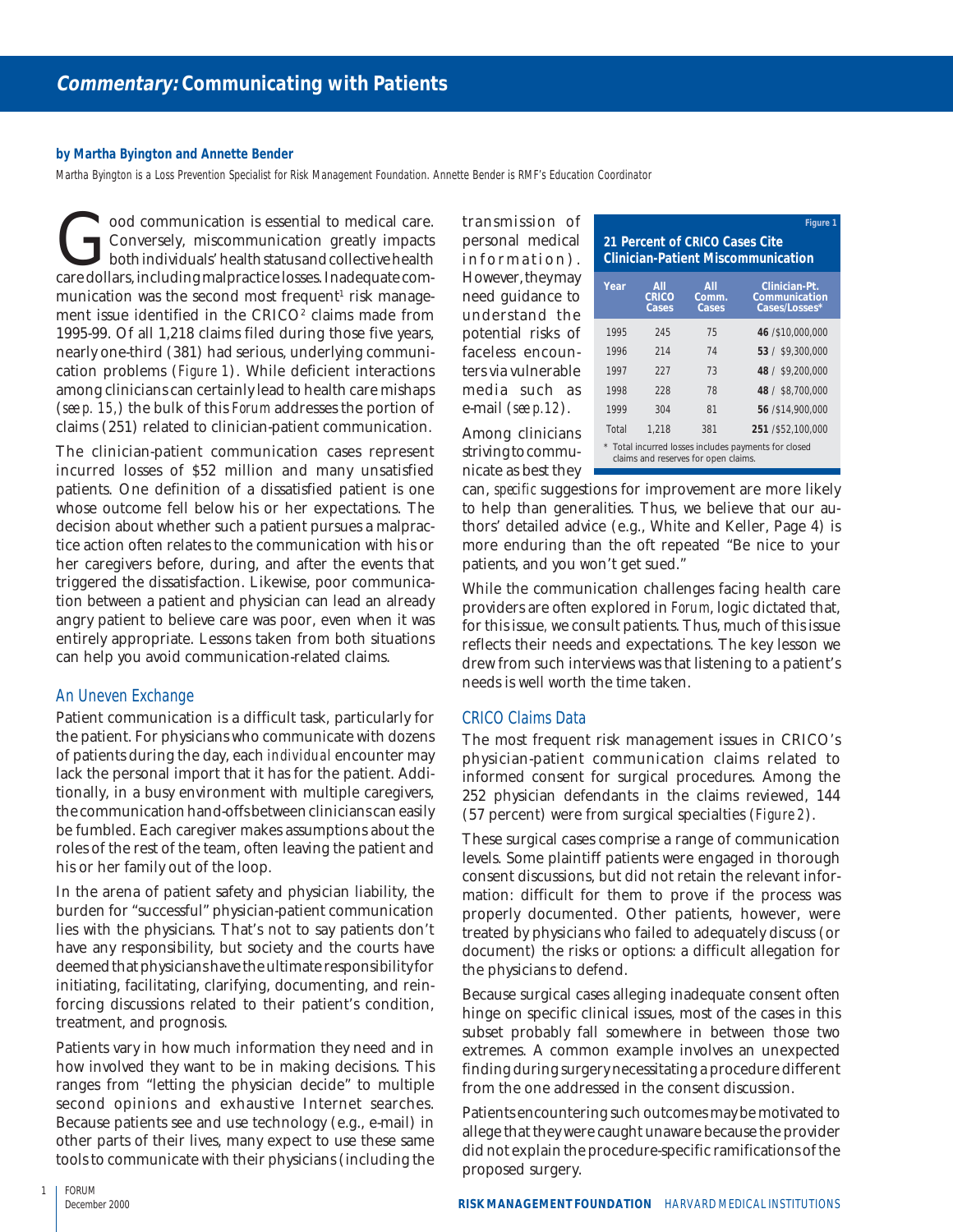#### One example from CRICO's closed claims:

Suit was brought against a surgeon by a 28-year-old woman who underwent a laparoscopic cholecystectomy that engendered complications and a later resection. The claimant alleged that the consent process—conducted by a thirdyear resident—was not procedure specific. No documentation in her record alluded to any discussion specific to this procedure, or of alternatives based on her history of hepatitis. When the physician opted for an open procedure, postoperative complications required additional surgery. Lack of documentation about the content of the consent discussion weakened the defensibility of this malpractice claim.

Closely allied with consent for procedures was the complaint that patients were not given enough details about how *effective* the procedure might or might not be. The absence of clear documentation of informed consent discussions, and lack of written evidence that patients received information specific to surgical procedures, can compromise defense of such claims. For example:

A patient complaining of breathing difficulties was diagnosed as having a nasal obstruction associated with a deviated septum and collapsed bilateral nasal valves. A septoplasty and open nasal reconstruction with repair of nasal valves were performed. The patient's breathing problems continued, but were subsequently relieved with steroid treatment. He sued the surgeon, alleging unnecessary and improperly performed surgery, and claiming that his decision to undergo surgery would have been different had he been informed that the surgical procedure would not cure his breathing problems.

## Triggering Dissatisfaction

Poor clinician-patient rapport was the second most frequent risk management issue cited (*Figure 3*). For example:

A patient who underwent a postpartum D&C for a retained placenta repeatedly complained to her physician of pain and cramping. She reported that the physician responded that the cramping was to be expected and that "two other D&C patients had already gone home." Her symptoms continued and later included more severe abdominal pain and ringing in her ears when she stood up. Her physician prescribed a pain reliever and an increase in fluids. Later that evening, after having spent the full day in the outpatient unit, the patient was hospitalized with a postpartum hemorrhage and endometritis complicated by DIC. A total hysterectomy was performed the next day.

|                                                                                                                  | Figure 2       |  |  |  |
|------------------------------------------------------------------------------------------------------------------|----------------|--|--|--|
| 59 Percent of Defendants<br><b>From Surgical Specialties</b>                                                     |                |  |  |  |
| <b>Specialty</b>                                                                                                 | Defendants*    |  |  |  |
| Anesthesiology                                                                                                   | 7              |  |  |  |
| <b>Cardiac Surgery</b>                                                                                           | $\overline{4}$ |  |  |  |
| Cardiology                                                                                                       | 7              |  |  |  |
| Dentistry                                                                                                        | 4              |  |  |  |
| Dermatology                                                                                                      | 4              |  |  |  |
| <b>Emergency Medicine</b>                                                                                        | $\overline{4}$ |  |  |  |
| <b>ENT</b>                                                                                                       | 6              |  |  |  |
| <b>Family Practice</b>                                                                                           | 3              |  |  |  |
| Gastroenterology                                                                                                 | 3              |  |  |  |
| <b>General Medicine</b>                                                                                          | 23             |  |  |  |
| <b>General Surgery</b>                                                                                           | 29             |  |  |  |
| Hematology/Oncology                                                                                              | 9              |  |  |  |
| Nephrology                                                                                                       | 3              |  |  |  |
| Neurology                                                                                                        | $\overline{2}$ |  |  |  |
| Neurosurgery                                                                                                     | 10             |  |  |  |
| Obstetrics/Gynecology                                                                                            | 56             |  |  |  |
| Ophthalmology                                                                                                    | 5              |  |  |  |
| <b>Oral Surgery</b>                                                                                              | 5              |  |  |  |
| <b>Orthopedic Surgery</b>                                                                                        | 11             |  |  |  |
| Pathology                                                                                                        | 3              |  |  |  |
| Pediatrics                                                                                                       | 9              |  |  |  |
| <b>Plastic Surgery</b>                                                                                           | 3              |  |  |  |
| Psychiatry                                                                                                       | 3              |  |  |  |
| Radiology/Imaging                                                                                                | 18             |  |  |  |
| <b>Thoracic Surgery</b>                                                                                          | 3              |  |  |  |
| <b>Urology</b>                                                                                                   | $\overline{1}$ |  |  |  |
| <b>Vascular Surgery</b>                                                                                          | 5              |  |  |  |
| Other                                                                                                            | 6              |  |  |  |
| <b>All Surgical Specialties</b>                                                                                  | 144            |  |  |  |
| <b>All Specialties</b>                                                                                           | 252            |  |  |  |
| *Physician defendants named in CRICO<br>claims (1995-99) alleging inadequate<br>physician-patient communication. |                |  |  |  |

Patients with unanticipated outcomes become more unhappy with their care if they bear poor perceptions of the providers who have attended them. The physician in this case *might* have mitigated the outcome by communicating better. He may have been able to gain the patient's assistance as a diagnostic ally. He might also have avoided the adversarial relationship engendered by the patient's perception of his impatient response to her.

## Family Matters

Thirteen percent of the risk management issues identified in clinician-patient communications claims involved education of the patient and/or family. These include discharge and follow up instruction, or education about the use of medications. For example:

A steroid-dependent patient with a history of rheumatoid arthritis and asthma who was under the care of a primary care provider (PCP) and a rheumatologist was instructed to stop taking Prednisone in preparation for knee surgery. After her surgery, she received no instructions as to when to resume her (steroid) medications. When she experienced flu-like symptoms that did not abate after the hospital discharge, she contacted her rheumatologist and her PCP for advice; they referred her to the orthopedist. The patient —after receiving no response from the orthopedist—presented at the hospital emergency department where a prescription was written and instructions for restarting her medications was given. The patient suffered acute failure of her adrenal gland. All of her caretakers reported being unaware that she had stopped taking the medication.

## **Summary**

Establishing a mutually agreeable level of participation and collaboration for diagnosis and treatment planning is the infrastructure for patient compliance. Developing and

**Figure 3 Consent Process Often Cited in CRICO's Clinician-Patient Miscommunication Cases Risk Management Issue Percent (1995-99)** Inadequate consent process for surgical procedure 23% Poor patient rapport 15%

Insufficient patient/family education

re: follow-up instructions 13% Inadequate consent process for treatment options 8% Language barrier 7% Inadequate consent process re: identity of provider 6%

confirming reasonable expectations for the outcome of pending treatment at the outset of that treatment enhances the ability of both parties to address disappointing results in a cooperative, rather than a contentious, manner. ■

#### Notes

1 The most frequent risk management issues were related to clinical judgment.

2 Controlled Risk Insurance Company (CRICO) provides professional liability insurance to health care institutions, their employees, and affiliated physicians.

**RISK MANAGEMENT FOUNDATION** HARVARD MEDICAL INSTITUTIONS

FORUM December 2000 2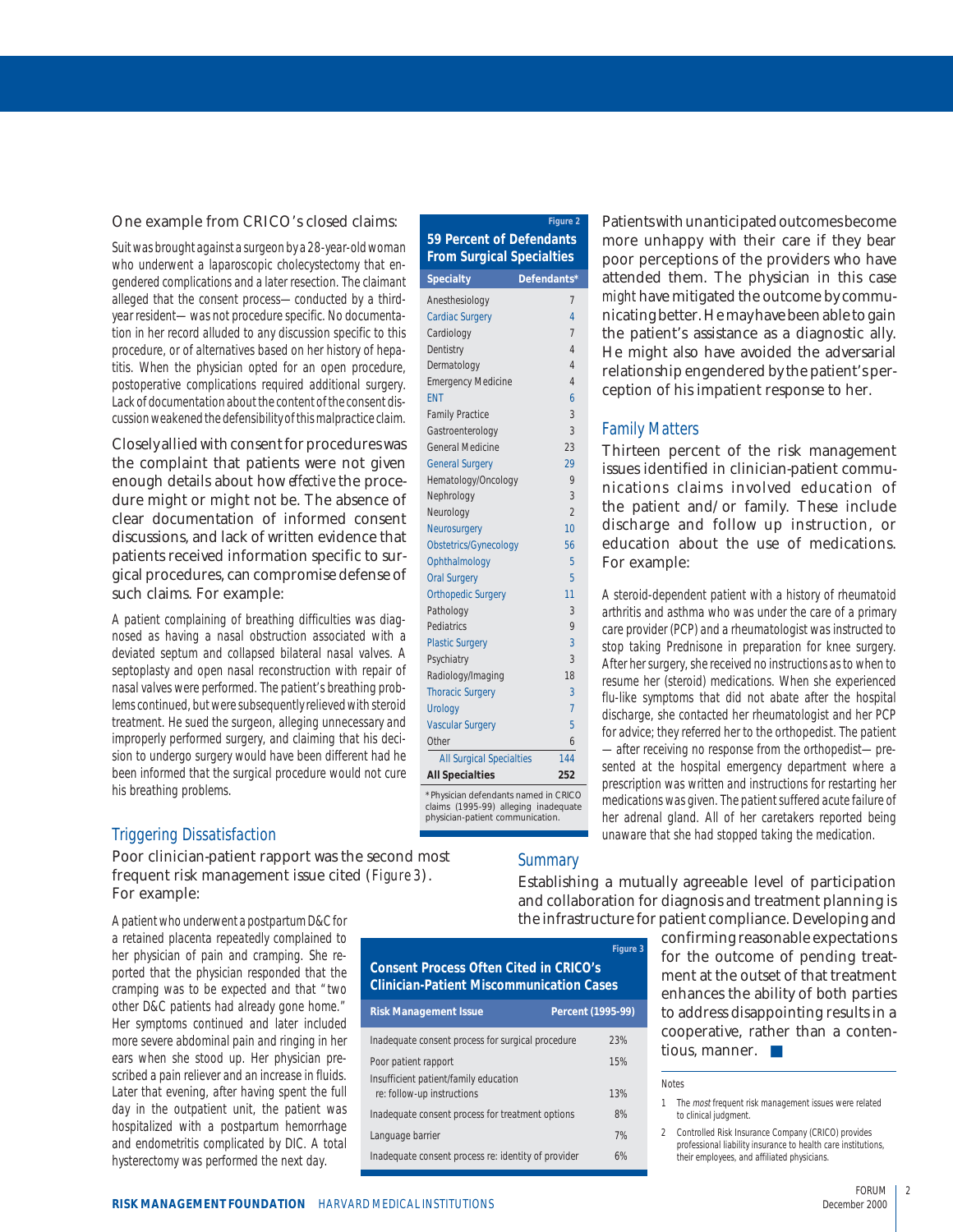## **Negotiating an effective physician-patient relationship**

## **FORUM**

**FORUM** is published six times per year by Risk Management Foundation of the Harvard Medical Institutions. All rights reserved; use by permission only.

**FORUM** is distributed at no charge to institutions, staff, and physicians insured by the Controlled Risk Insurance Company (CRICO).

**Non-CRICO** insureds may subscribe by calling (617) 495-5100, Ext. 255

**Letters to the Editor** and requests for **Permission to Reprint** should be addressed to the Managing Editor, at:

**Risk Management Foundation 101 Main Street Cambridge, MA 02142**

**E-mail: Forum@RMF.Harvard.edu**

**Fax: 617-495-9711.**

Editor Priscilla S. Dasse

Managing Editor Jock Hoffman

Issue Editors Annette Bender Martha Byington

Editorial Staff

Tom A. Augello Kathleen Dwyer Frank Federico Heidi Groff Robert Hanscom Peggy Berry Martin Charla Scott Mary Schaefer Sally T. Trombly

Communications Associate Alice Fritz

#### **By Leonard J. Marcus, Ph.D. and Barry C. Dorn, M.D.**

Leonard Marcus is Director, and Barry Dorn is Associate Director of the Program for Health Care Negotiation and Conflict Resolution at the Harvard School of Public Health.

We negotiate all the time.<br>At first glance, most physicians<br>merely the tangibles of medical practice: At first glance, most physicians assume that negotiation involves space, reimbursement, contracts, equipment, and staff. In fact, negotiation encompasses more than that. Negotiation also affects intangibles: information, respect, reputation, participation, and expertise. In its most basic form, negotiation occurs with each interaction among colleagues, other providers, insurers, and other health professionals. Whenever we are involved in a decision or action that affects or involves someone else, and in which one party does not have complete control, the interaction can be defined as a negotiation.

As patients become better educated health care consumers, negotiation becomes a natural framework for guiding the physician-patient relationship. Every interaction requires an exchange of information, confidence, hope, and credibility: the "negotiation intangibles" necessary for constructing the diagnosis and treatment plan. Ultimately, both patient and physician derive benefit when each is part of a constructive process and a satisfying outcome.

## Consider this situation taken from a  $CRICO<sup>1</sup> claim:$

A 34-year-old woman had seen her internist with complaints of a pea-sized right breast lump that would decrease in size following her period. Her history included a maternal grandmother with breast cancer. At a repeat examination after her menstrual cycle, the internist documented that the lump had decreased in size. The physician instructed this patient to schedule a mammogram, but she did not follow up. Eighteen months later, a biopsy revealed a poorly differentiated tumor with lymphatic involvement. A suit against the internist was settled in the high range.

In this example, a broader discussion may have first revealed the depth of the physician's concern with the patient's family history as well as the gravity of the persistent lump and need for further investigation. It may have uncovered the patient's fears of a positive finding coupled with doubts about payment issues. The physician and patient could then have worked together to identify emotional and financial support leading toward a clear diagnosis and treatment plan.

#### Exchanging Useful Information

In the give-and-get of the physician-patient interactions, you want to exchange useful information with your patients; you want them to become invested in their care plan. If patients have concerns or reservations, you want to know what those are. This is the only way that you can obviate their worries and make them feel invested in and comfortable with the plan. The more information you have, and the more accurate and timely it is, the better you are able to combine your expertise with their experience to devise a responsive, balanced plan with which they'll comply.

Good negotiation requires good communication skills. Patients want their physician's attention, expertise, and ongoing concern. Patients want a doctor in whom they can have confidence: someone who will be their advocate.

Steps in the negotiation process include:

- 1 identifying the common and divergent interests, articulating their importance —both objective and symbolic— for each;
- 2 identifying an enlarged range of options incorporating each party's most important goals; and
- 3 making a commitment by each side to the mutually developed plan.

If the exchanges between physician and patient are honest, forthright, and respectful, then the chances of having a constructive clinical relationship that reaps mutually beneficial goals are enhanced. Both you and your patients will find greater satisfaction by the range of measures that ascertain success: quality and cost effectiveness along with personal and professional accomplishment. ■

<sup>1</sup> Controlled Risk Insurance Company (CRICO) provides professional liability insurance to health care institutions, their employees, and affiliated physicians.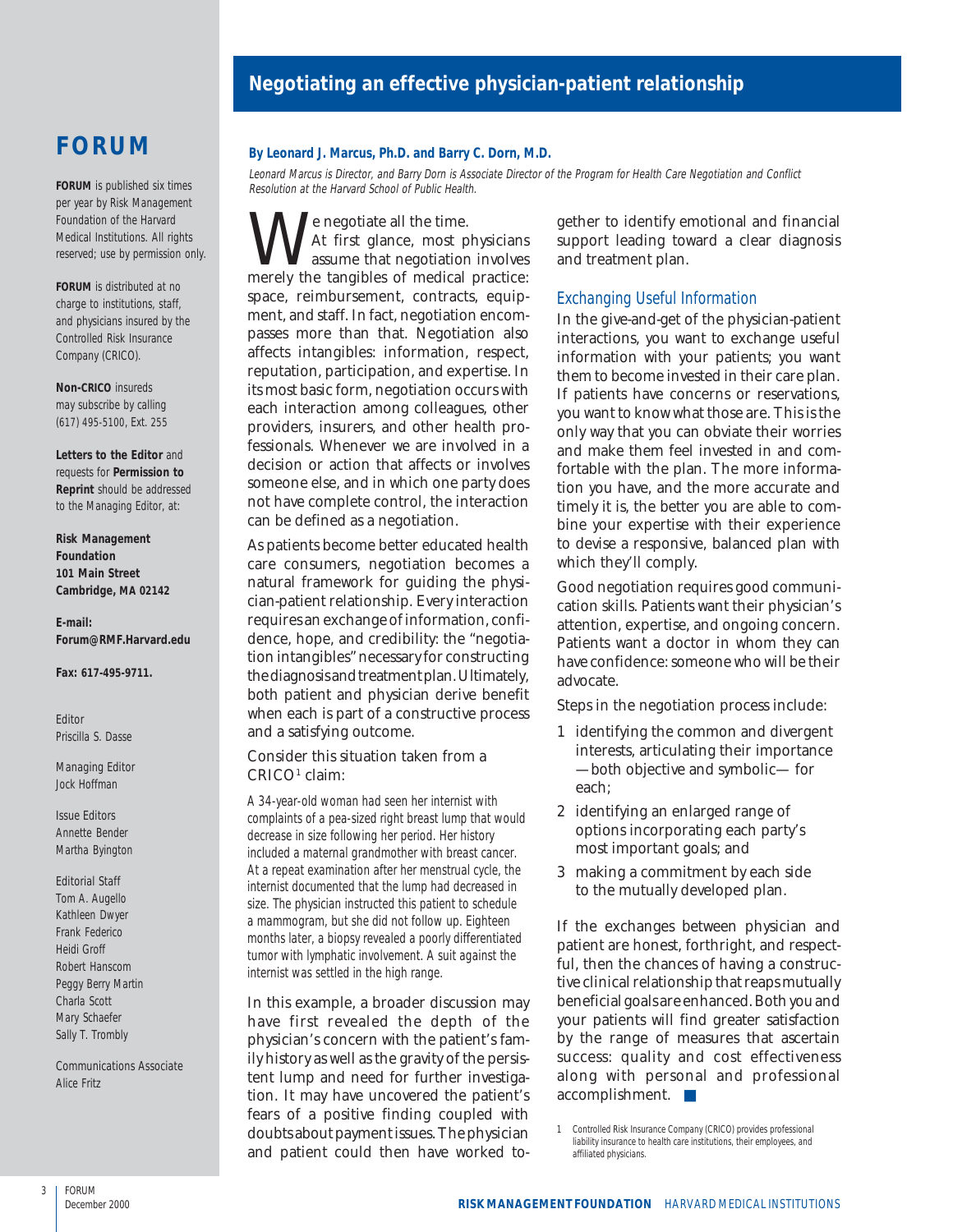#### **By Maysel Kemp White, Ph.D., and Vaughn F. Keller, Ed.D..**

Maysel Kemp White, Ph.D., is Associate Director, Education and Research, Bayer Institute for Health Care Communication, West Haven, CT. Vaughn F. Keller, Ed.D., is Lecturer in Medicine, Yale University School of Medicine, New Haven, CT, and Associate Director, Bayer Institute for Health Care Communication.

*The following is adapted from an article1 which originally appeared in the Journal of Clinical Outcomes Management and is used with permission from Turner White Communications, Inc. Copyright 1998. All rights reserved.*

Il clinicians encounter patients whom they regard<br>as difficult.<sup>248</sup> Clinicians diverge, however, on who<br>"difficult" patients to more than 1,000 clinicians from a as difficult.<sup>2-18</sup> Clinicians diverge, however, on who merits this label.<sup>9,19</sup> We have shown videotapes of variety of geographic and practice settings. The clinicians are shown five sets of patients with three patients in each set and are asked to name the patient in each set who they would find the most challenging. Consistently, each of the 15 patients is judged both "most difficult" and "least difficult" by different clinicians. The exercise demonstrates that interpersonal perceptions and relationships are covariates rather than objective attributes of the patient.

Clinicians can often list demographic characteristics or personality traits that they associate with "difficult" patients. A perspective that identifies the locus of dysfunction in the patient, however, oversimplifies the clinicianpatient relationship, overlooks the tremendous variety of experiences that occur in the medical care setting, and runs the risk of becoming a self-fulfilling prophecy. We have developed a model that recognizes four scores of difficulty: the patient, the clinician, the illness, and the system.

#### Hot Buttons

All of us, clinician and patients both, find ourselves in situations in which we catch ourselves reacting in ways we would prefer not to act. A statement, a request, or a tone of voice pushes our hot button, triggering an immediate intense reaction. Afterward, we may recognize our automatic responses and wish we had behaved differently. Later, we often think of better responses. Although we may try to justify our behavior, a nagging feeling of regret about how we responded is a reliable indicator that our hot button was activated. Our hot buttons may lead to difficulties in relationships.

Another source of difficulty may be the illness itself. It may be one that the clinician and the patient are unable to clearly communicate about due to anxiety, fear of failure, or even boredom. The health system, too, may be a source of difficulty, such as when an insurance benefit plan does not cover certain tests or treatments. A social system that lacks adequate resources to support healthy lifestyles also may pose difficulties.

Rather than label certain patients "difficult," we believe it is more useful to speak out about "difficult relationships" and to focus on ways of interacting in these relationships with the goal of achieving more satisfying outcomes.

#### Why Difficult Clinician-Patient Relationships Occur

We have identified three core problems associated with difficult clinician-patient relationships: frustrated success, inflexibility, and misaligned expectations.

#### Frustrated Success

Clinicians seek success, and success most often is defined as effective clinical problem solving or "cure."20 When success is unlikely or threatened, clinicians may use negative labels to describe patients. For example, a patient whose asthma is difficult to control due to socioeconomic or psychological stressors may frustrate the clinician.

Patients also want success. Patients may become depressed, angry, or demanding when treatment does not work or if they perceive that the clinician is blaming them for their illness. At the same time, clinicians may feel that the patient is blaming them for the lack of progress. These clinician and patient frustrations and blaming attitudes can contribute to mutual dissatisfaction.

#### Inflexibility

Clinicians and patients may have a low tolerance for diversity, such as differences in language, ethnicity, socioeconomic status, values, gender, or health beliefs and practices. For example, in one study, the "least troubling" patients were described by male physicians to be middleaged, "hard working" men with illnesses that quickly resolved or with which they came to terms quickly.19

Allopathic clinicians may be inflexible in their rejection of alternative treatments such as acupuncture or chiropractic care. Patients also may be inflexible. They may have strong preferences to be treated by a male or a female clinician, to see a specialist or a generalist, or to participate little or extensively in health care decisions. When clinicians or patients "dig in their heels" and insist on getting their way, they are likely to be regarded as difficult.

#### Misaligned Expectations

Clinicians and patients frequently differ on the expectations they hold for one another.<sup>16,21,22</sup> Patients may enter treatment with a specific expectation, such as obtaining a prescription for a narcotic or getting an MRI for a headache. Physicians may have a different expectation, such as expecting the patient to learn to live with the chronic pain or to attend physical therapy and follow an exercise regimen. When expectations for treatment or the roles that each will take differ, eith**e&***optinyed on next\prage* other as "difficult."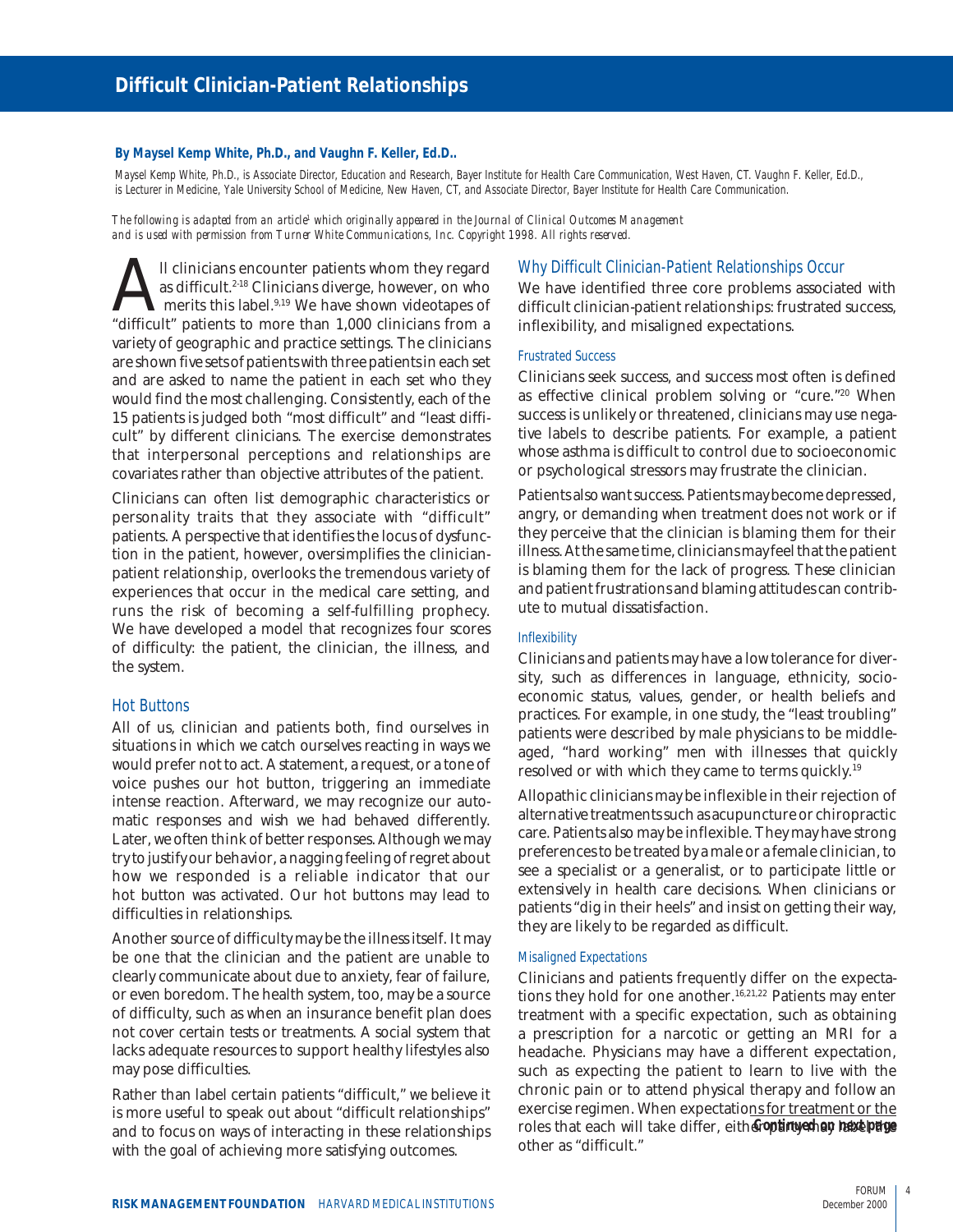#### *Continued form Page 4*

#### Example

All three core relationship problems are illustrated in the following monologue. The patient is a 27-year-old highway construction worker presenting to his primary care physician stooped over with his hand on his lower back:

Patient: Don't mind me with these positions. It's my back. It's like before. I will be talking and then all of a sudden I'll move and it will just lock up on me. It's like someone is twisting a knife in my back. I know it's the disk. I don't want to see a surgeon and I don't want to have any type of extensive work done on it. At work they're making noises about me and about this particular injury, so I think its time that we claim this as a disability. I brought these papers for you to sign.

In this scenario, the clinician's chance to succeed is limited by the patient diagnosing his own problem and prescribing his own treatment plan: which is no treatment. For the patient, success may be frustrated if his goal is to obtain disability papers. This also is an example of expectations being misaligned. The clinician may have the expectation that the patient will seek information, participate in a discussion of the available treatment options, and follow through with the appropriate medical treatment. At the same time, the patient may have the expectation that nothing will help him medically and he is entitled to go on disability, especially in light of his chronic pain.

Finally, inflexibility may be a factor. The clinician may not feel comfortable signing disability papers when it is clear to him or her that there are more appropriate options. The patient also appears to be inflexible in his willingness to explore other options. If these differences are not handled appropriately, both parties may leave the encounter feeling angry or dissatisfied.

## A Three Zone Model: Comfort, Get Help, Challenge

Although stress is normal in the medical setting, interpersonal stress usually is minimal and the relationship between clinician and patient is not in jeopardy. Such interactions take place in what we call the "comfort zone." In the comfort zone, conventional interviewing techniques, such as Cohen-Cole's three-function approach (gathering information, building a relationship, and motivating adherence)<sup>14</sup> and the Bayer Institute's 4E approach (engage, empathize, educate, enlist),<sup>23-26</sup> are useful for obtaining information and furthering the relationship. However, when a core relationship problem exists, interactions move out of the comfort zone into more challenging zones of interaction. The boundaries of these zones are idiosyncratic to the clinician and the nature of the practice.

Sometimes the clinician-patient dyad does not have the resources to accomplish the medical or relationship tasks at hand, and the relationship moves into the "get help" zone. For example, with a diabetic patient who needs to make lifestyle changes, the clinician might extend the system to include a dietitian, behavioral therapists, and other family members.

When a patient or clinician is in the challenge zone, the person may have a global sense of distress accompanied by an interior monologue such as, "I wish I was somewhere else." But recognizing that a relationship is in trouble is not always easy. Feelings of distress may not be clear at the outset. Fortunately, there are three other clues that signal a difficult relationship. We refer to these clues as the IRS: either the patient or the doctor frequently Interrupts the other, frequently Repeats their statements (getting louder with each repetition), or uses Stereotypical responses that promote disengagement (responses that are too pat or general to be meaningful). These clues indicate that the relationship needs attention.

Although a large body of literature describing difficult clinician-patient interactions is available, empirical studies of techniques for dealing with these relationships are limited.26 We do know, however, that the problems of difficult relationships do not respond to conventional interviewing techniques and are not likely to disappear.

## Clinical Approach for Difficult Relationships

In the following scenario, a 28-year-old woman who had been taking Clomaphine has had ovarian hemorrhage and intractable uterine bleeding leading to unexpected oophorectomy. Although this rare complication of fertility medication was noted and documented during the informed consent discussion, the patient decided to accept the risks in hopes of having a child. Neither party expected this outcome.

**Patient**: I can't believe this is happening. This replacement therapy is driving me crazy. I've tried very hard to go along with you. I never thought that this could happen. Three months ago I was thinking I would have a child! You told me you didn't think you'd take my ovaries. You quoted me statistics. You said you were sure that I'd be fine. Now I'll never have a child. I'm a wreck. It's impossible to have sex. You act as though you could care less that you've left me totally worthless without anything to live for. You have ruined my life and you promised me that I would be fine. I can't believe the way you are acting. You just don't care!

Some techniques for facilitating this relationship are outlined below.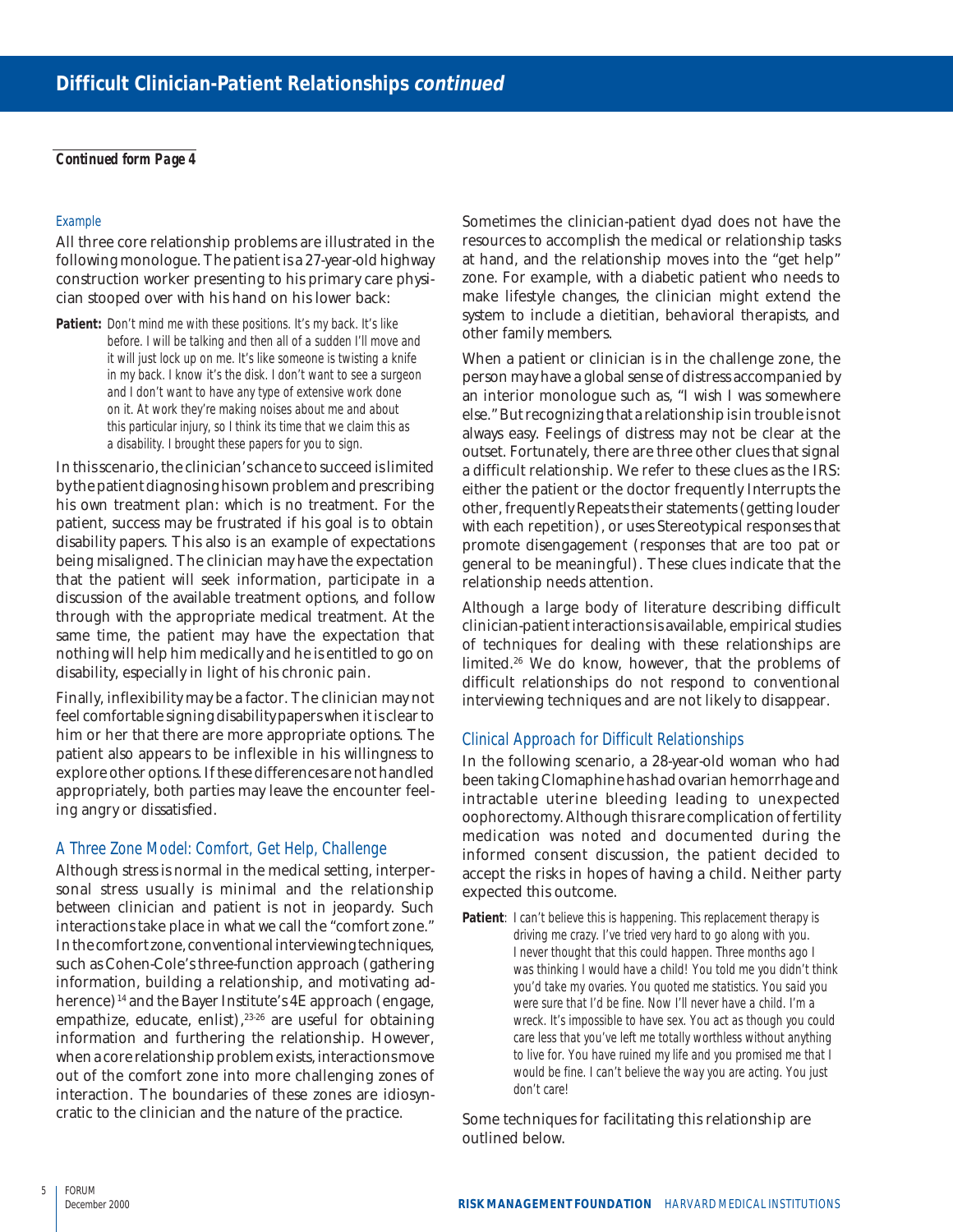#### Facilitating Techniques

The first step in resolving a difficult situation is an internal cognitive and affective review in which the clinician recognizes the tension, controls his or her own affective response, assesses the source and the nature of the difficulty, and commits to working on the relationship.

#### By Yourself

#### 1) Recognize tensions

(Oh no, I'm in for it here! I'm feeling defensive and afraid this woman is going to sue me. I want to pull out the chart and show her what we went over before.)

#### 2) Don't just do something, stand there<sup>11</sup>

(I need a second to think. What if I acknowledge that she is upset and let her vent a while and pull my thoughts together.)

#### 3) Assess the source of the difficulty

(Is the root of her anger me? herself? her illness? the health care system?)

#### 4) Identify the nature of the difficulty

(This patient had an expectation that the surgery would go fine and she'd have at least one healthy ovary. Meanwhile, my expectation was that, while I also hoped for that outcome, I did what was necessary to save her life. This woman also is frustrated because she has defined success as being able to get pregnant. My guess is she needs to grieve the terrible losses she feels. Also the medication may be playing a role in the degree of her agitation.)

5) Make a decision to work on the relationship in addition to addressing the medical problem (I need to empathize with her and find out what this outcome and loss mean for her. OK, I'm ready to go.)

## With the Patient

## 6) Acknowledge the difficulty and offer a problemsolving approach

Doctor: Mrs. Jones, I hear that you are very troubled by this outcome, I see that you have suffered a terrible loss. I'd like to find out more about what this means to you and to find a way to deal with this together: if you are willing to talk to me about it.

Patient: What do you mean?

## 7) Discover the meaning of the illness

- Doctor: You said that you feel totally worthless and have nothing to live for. That sounds awful.
- Patient: Well it is. I've always dreamed of having children of my own. We put it off for a while so that we could establish ourselves and be able to provide the kind of life we wanted for our children. My husband is very upset and doesn't understand how this has happened to him. He wants a child very badly and now I can't give him that. I'm afraid he may leave me.
- Doctor: That sounds like a tragedy for you both.
- Patient: Yeah. I just feel so angry.
- Doctor: It's totally natural given what you've just been through. It's going to take some time for you to absorb all that's happened. I can imagine that you also can't see any solutions at this point.
- Patient: No, I just feel so terrible and frightened and alone.

## 8) Show compassion

- Doctor: Mrs. Jones, is there something I could do for you at this point, anything you need from me?
- Patient: No. I want to be angry at you, but I know you didn't really have a choice.

## 9) Set boundaries

- Doctor: Well, I imagine you have many questions about what happened and why. I'll be glad to cover those when you feel up to it. We also may need to adjust your replacement therapy.
- Patient: Thanks, but you're right. I couldn't concentrate just now. I think I just need to be sad.
- Doctor: I don't want to rush you. I know this is a difficult time and you need to grieve. Would it be OK if I step out and attend to other patients? You can stay here as long as you need and I'll check back in a few minutes.
- Patient: No, that's OK. I think I'll wash my face and go home.
- Doctor: Will you be OK to drive yourself or can I call someone?
- Patient: No, really, I'll be fine.

## 10) Extend the system

- Doctor: Just one other thing. Would it be helpful if we talked with your husband? Or, is there anyone else who can be a support for you?
- Patient: That may be helpful later, but he's pretty angry at you also.
- Doctor: Well, I'm available to talk to him at anytime it would be helpful.
- Patient: Thanks. So, I'll be back in two weeks.
- Doctor: Please call me if anything changes or if you have any questions. *Continued*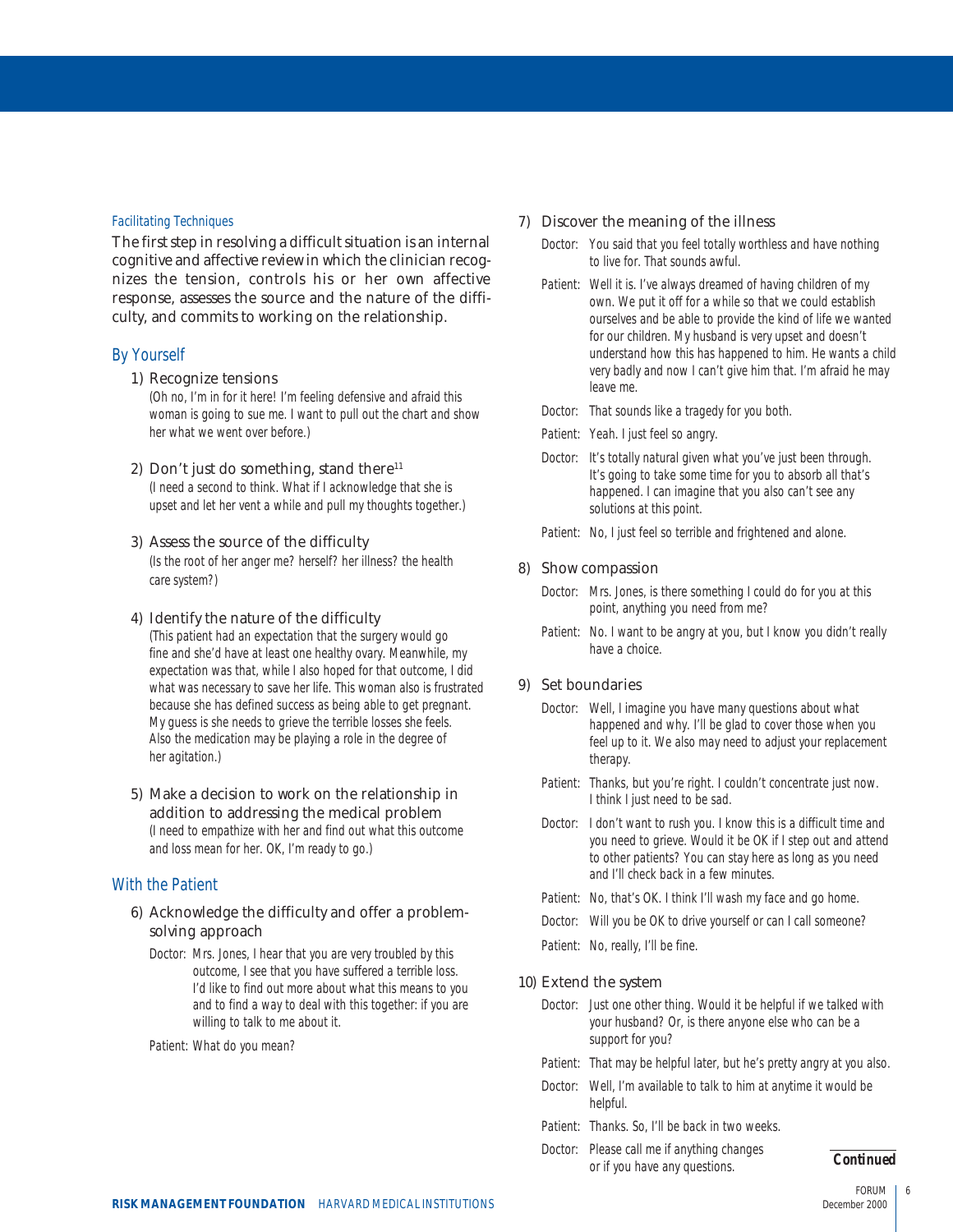#### *Continued form Page 6*

#### **Conclusion**

Because the art of dealing with difficult interpersonal relationships is still quite primitive, these suggestions for working with difficult clinician-patient relationships are far from definitive. Although drawn from research findings in several disciplines, a great deal remains unknown. Thus, we must approach the use of these techniques from the perspective of the clinical trial, or what Donald Schon<sup>28</sup> calls "reflective practice." Reflective practice calls upon the clinician to consider how effective a particular action was in achieving the goal that prompted the action: "I said X to him because I thought that he would respond Y. Did he? If he didn't, what else could I have said?" ■

#### References

- 1. White M. Difficult clinician-patient relationships. Journal of Clinical Outcomes Management.1998;5(5):32-6.
- 2. Alder G. Helplessness in helpers. British Journal Medical Psychology 1972; 45:315-26.
- 3. Anstett R. The Difficult patient and the physician-patient relationship. Journal of Family Practice 1980; 11:281-6.
- 4. Kahana RJBG. Personality types in medical management. In: Zinberg NE, editor. Psychiatry and Medical Practice in a General Hospital. New York: International Universities Press; 1964:108-23.
- 5. Schwenk TL, et al. Physician and patient determinants of difficult-patient relationships. Journal of Family Practice. 1989;28:59-63.
- 6. Smith RJ, Steindler EM. The impact of difficult patients upon treaters: consequences and remedies. Bulletin of the Menninger Clinic. 1983;17:107-16.
- 7. Crutcher JE, Bass MJ. The difficult patient and the troubled physician. Journal of Family Practice. 1980; 11:933-38.
- 8. Merrill J, Lauz L, Thornby J. Troublesome aspects of the physician-patient relationship: a study of human actors. Southern Medical Journal. 1987;80:1211-15.
- 9. Goodwin JM, Goodwin JS, Kellner R. Psychiatric symptoms in disliked medical patients. Journal of the American Medical Association. 1979;241:1117-20.
- 10. Lipsitt DR. Medical and psychological characteristics of "crocks." International Journal of Psychiatry in Medicine. 1970;1:15-25.
- 11. Shahady E. Uncovering the real problems of "crocks" and "gomer." Consultant. 1984;24(4):33.
- 12. Leiderman DB, Grisso JA. The gomer phenomenon. Journal of Health and Social Behavior. 1985;26:222-32.
- 13. Maoz B, et al. The family doctor and his "nudnik" (bothersome) patients: and exploratory study. Israel Journal of Psychiatry and Related Sciences.1985;22:95-104.
- 14. Cohen-Cole S. The medical interview: the three-function approach. St. Louis: Mosby-Year Book; 1991:188.
- 15. Schuller AB. About the problem patient. Journal of Family Practice. 1977;4:653-54.
- 16. Wright AL, Morgan WJ. On the creation of "problem" patients. Social Science and Medicine. 1990;30:951-59.
- 17. Alper P. Surefire ways to soothe the savage patient. Medical Economics. 1985;11:281.
- 18. Groves JE. Taking care of the hateful patient. New England Journal of Medicine. 1978;298:883-87.
- 19. Stimpson G. General practitioners, "trouble," and styles of patients. Sociological Review Monograph. 1976;22:43.
- 20. Longhurst MF. Angry patient, angry doctor. Canadian Medical Association Journal. 1980;123:597-98.
- 21. Kindelan K, Kent G. Concordance between patients' information preferences and general practitioners' perceptions. Psychological Health. 1987;1:399.
- 22. Helman CG. Communication in primary care: the role of patient ad practitioners' explanatory models. Social Science and Medicine. 1985;20:923-31.
- 23. Keller V, Carroll JG. A new model for physician-patient communication. Patient Education and Counseling. 1994;23:131-40.
- 24. Carroll JG, Platt FW. Engagement: the grout of the clinical encounter. Journal of Clinical Outcomes Management. 1998;5(3):43-5.
- 25. Platt FW, Platt CM. Empathy: a miracle or nothing at all? Journal of Clinical Outcomes Management. 1998;5(2):30-33.
- 26. Gordon GH, Duffy FD. Educating and enlisting patients. Journal of Clinical Outcomes Management. 1998;5(4):45-50.
- 27. White M, Keller V. Annotated bibliography of difficult clinician-patient relationships. West Haven (CT): Bayer Institute for Health Care Communication; 1992.
- 28. Schon DA. The Reflective Practitioner: How Professionals Think in Action. New York: Basic Books; 1983.

#### **By Carol Levine, M.A.**

Carol Levine is Director of the Families and Health Care Project for the United Hospital Fund in New York City.

s difficult as communication about medical care is to navigate when its between just two parties—a health care professional and a patient—it becomes even more complicated when the patient's family members join in. Not surprisingly, health care providers are often wary of family members' involvement in decision making.1 Yet family members play a critical role in the health care system: an estimated 25 million Americans provide unpaid care worth nearly \$200 billion annually.2

Quality care depends not only on what happens in the hospital or physician's office, but is significantly affected by what happens at home. Even where limited home nursing care is available, the family provides or pays for most care. They also provide stability. Home care workers are frequently shifted from case to case: one family caregiver said her mother had 23 different home care aides in 11 months.<sup>3</sup> In such cases—and they are common—family caregivers are the constant factor.

Family caregivers are also surrogate risk managers, the equivalent of an early warning system. They can bring to the physician's attention post-surgical complications or medication side effects. Early intervention can often prevent costly hospital admissions or readmissions.

The family's caregiving role is too important to leave to chance. No matter how willing and devoted they may be, untrained family members cannot provide quality care without strong support and training from health care professionals. That process begins with information and communication.

#### Communication Gaps

The most common complaint from family caregivers in the focus groups convened by the United Hospital Fund's Families and Health Care Project and in subsequent hospital-organized focus groups was lack of information.4 These anecdotal reports were borne out in a random telephone survey of New York City family caregivers. Nearly 60 percent reported that health care professionals did not give them the training needed to carry out challenging tasks for their loved ones.<sup>5</sup>

"I wasn't prepared," was a common theme. "Nobody told me what to expect when I brought [my relative] home." Sometimes caregivers meant they lacked technical training on how to operate feeding tubes or other machinery. Often, however, they meant simply that they did not understand their relative's disease,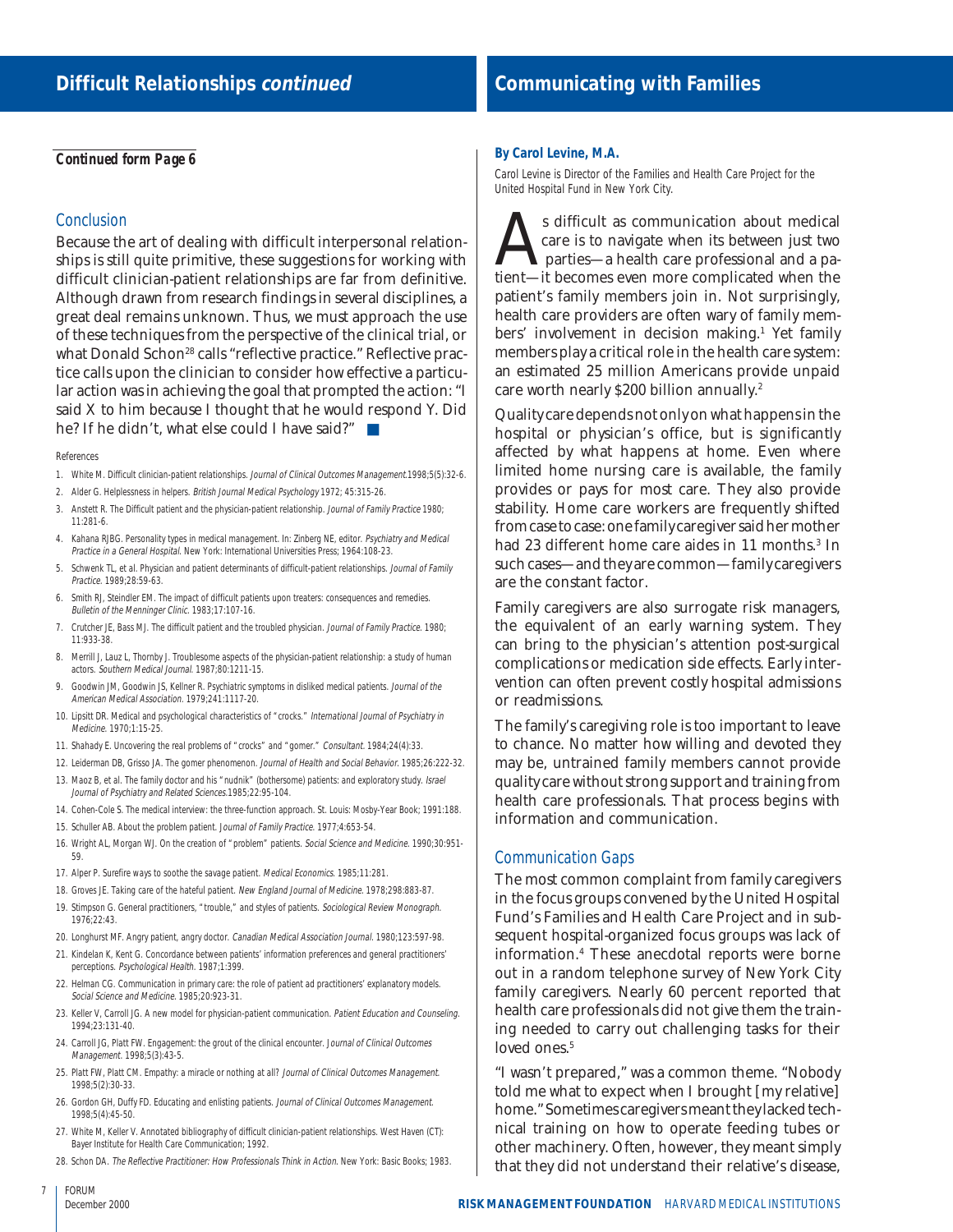how to handle common problems, and what symptoms require immediate attention. Discharge planning— where such information might be effectively conveyed—was devoted solely to paperwork.

Interviews and focus groups with hospital staff confirmed the family caregivers' perceptions. Of the many reasons given for limiting instructions to family members, three stood out: concerns about confidentiality, lack of time, and unrealistic expectations on the part of family members.

#### Concerns about Confidentiality

Many professionals are reluctant to talk to family members because they fear violating patient confidentiality. On the other hand, family members may beseech professionals not to tell the patient bad news. These dilemmas can be reduced by defining at the outset (or as soon as the situation permits) what information will be shared and with whom. Some patients may defer to family decision making, others fiercely guard their privacy. As a general rule, family members need to know everything that is important to fulfilling the responsibility of care that is expected of them.

Before surgery, for example, a family meeting can allow various members to ask questions and to voice their concerns about the procedure and its aftermath. The family can be encouraged to designate one or more members as primary representatives. Professional team members who speak with family members should take care to offer consistent information, albeit emphasizing their particular expertise. Perhaps the hardest part is sharing uncertainty, which is inherently unsettling for professionals. But family members are usually less troubled by honest discussions of risks and probabilities than they are by difficulties in obtaining accurate information. Family members may assume that providers who are less than forthcoming in communications have something to hide.

#### Lack of Time

Lack of time is clearly a major hurdle, but it also can become a convenient excuse for the admittedly difficult job of talking to upset and anxious family members. Professionals sometimes try to skirt the emotional aspects of illness by talking to family members in a highly technical way. A brief but sincere acknowledgment of a family member's concern and fear can help clear the way for the more factual discussion to follow.

Family members need specific instructions on care at home, in language they can understand. The language that professionals use amongst themselves can distance them from family members. Families should neither feel excluded nor patronized. The use of language that is simple and clear is key to gaining their trust and cooperation. In some cases that may require limiting talk to very basic concepts; in others, the discussions may address more sophisticated details.

When the family's primary language is not English, a skilled interpreter should be involved. Using a family member to serve as translator risks misunderstandings on both sides. Written material should be at appropriate reading levels; mechanisms for follow-up questions and clarifications, such as phone numbers, hotlines, names of office personnel, etc. also improve clarity.

## Unrealistic Expectations

Finally, family members do sometimes have unrealistic expectations and hopes. While denial may play a part, another possible reason for misguided expectations is that no one has ever explained the patient's situation fully to his or her family.

Communication involves listening as well as talking. Does the family understand the patient's condition? If this is a chronic illness, how have they adapted to earlier crises? What concerns do they express? What issues lie just below the surface? Have the messages from various members of the health care team been consistent?

In many cases, it takes time for family members to absorb the reality of an impending death or dire prognosis. This is not "dysfunctional," it is part of a process of grief and acceptance.

## The Benefits of a Well-informed Family

Is all this effort worthwhile? Absolutely. Well-informed, confident, and trusting family members are more likely to understand and implement home care instructions. They are less likely to bring the patient back to the Emergency Department for unnecessary reasons. They are more likely to follow medication orders appropriately and to be alert to post-surgical complications.

And they are more likely to see professionals as partners rather than adversaries. ■

#### Notes & References

- 1. Levine CL and Zuckerman C. The trouble with families: toward an ethic of accommodation. Annals of Internal Medicine. 1999; 130:148-52.
- 2. Arno PS, Levine C, and Memmott MM. The economic value of informal caregiving. Health Affairs (Millwood) 1999; 18(2):182-88.
- 3. Young C. First my mother, then my aunt. I'm always on call: when illness turns families into caregivers, ed. Carol Levine. New York: United Hospital Fund; 2000, p. 28.
- 4. Levine C. Rough crossings: family caregivers' odysseys through the health care system. 1998. New York: United Hospital Fund.
- 5. Levine C, et al. Family caregivers in New York City: survey findings and implications for the changing health care system. New York: United Hospital Fund, 2000.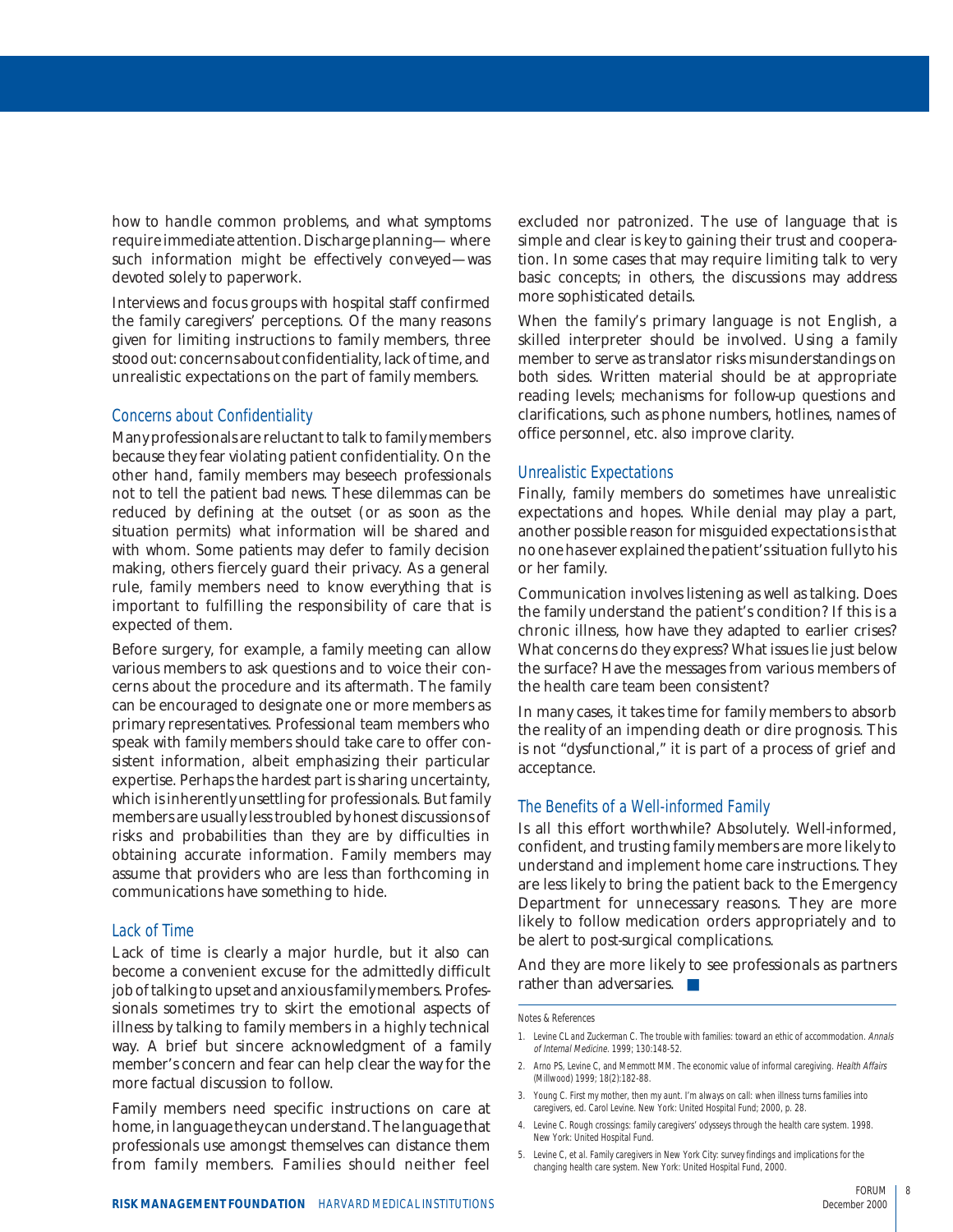#### **By Joanne G. Schwartzberg, M.D.**

Director, Aging and Community Health, American Medical Association

t the start of the 21st century in one of the wealthiest and most sophisticated societies on earth, we have discovered a most unpalatable truth: approximately half of Americans have reading and computational skill deficiencies that could impede their participation and compliance in health care (*see sidebar*). This problem raises serious concerns about how well patients with low or marginal literacy are navigating the current health care system. Among the basic concerns:

- How well do patients understand instructions on appointment slips or prescription bottles?
- Can they follow directions for preparations for diagnostic tests?
- Do they understand the informed consent documents they are asked to sign?

#### The Risks of Low Literacy Patients

Patients with low literacy are at much higher risk of errors and poorer than expected outcomes in the modern health care delivery system than they would have been 30 years ago. For example, a patient with an acute myocardial infarction 30 years ago would have been hospitalized for six weeks, surrounded by skilled professionals who took care

of every need. With new medical knowledge, drugs, and treatments (as well as cost containment pressures), a similar patient today will be out of the hospital in less than a week. Today's patients are quickly on their own, with long lists of instructions, medications, appointments, and very little support from skilled professionals. We expect patients to learn to care for themselves. How much of their "compliance" problems are our responsibility for failing to properly educate and ensure their understanding and ability to carry out the needed care?

Another problematic area is the process of obtaining informed consent. The complexity and high reading level of consent forms has been well described.10,11 The legal implications of patients signing informed consent documents they do not understand is obvious. There is ample evidence in case law that health providers may be held responsible for adverse outcomes of low-literate patients who do not understand written consent forms and have not been verbally informed about the risks of medical treatments or surgical procedures.<sup>12</sup>

In a report examining the scope of the problem of health literacy, the American Medical Association's (AMA) Council on Scientific Affairs found that "limited literacy is a barrier to effective medical diagnosis and treatment."<sup>13</sup>

## **Health Care Literacy: The Numbers**

In 1992, the **U.S. Department of Education conducted the National Adult Literacy Survey (NALS)**, to examine literacy in terms of everyday functional tasks.<sup>1</sup> Of the 26,000 American adults interviewed, 15 percent were born outside the United States; the majority with low literacy were white and native born. Among the NALS findings:

- 22 percent of adult Americans are functionally illiterate (they cannot read the front page of a newspaper).
- Another 25 percent have difficulty with tasks involving words and numbers (they cannot read a bus schedule).
- Approximately 50 percent of Americans have reading and computational skills that are inadequate for them to fully function in our modern society.

A 1995 study by **Williams, et al** of 2,659 public hospital patients2 found that:

- 26 percent could not read their appointment slips,
- 47 percent could not understand written directions to take medicine on an empty stomach,
- 60 percent did not understand the standard consent form,
- 21 percent could not understand instructions (for a GI series) written at the 4th grade reading level.
- 81 percent of English speaking patients age 60 or older had inadequate health literacy.2

A recent study of **3,260 new Medicare enrollees in a national managed care organization** found that inadequate health literacy increased steadily with age, from 16 percent of those age 65-69, to 58 percent of those over age 85.3

**Baker, et al** found that individuals with low literacy are twice as likely to report their health as poor and twice as likely to be hospitalized.<sup>4,5</sup>

**A study of Medicaid participants** found that those reading at the lowest grade levels (0-2) had average annual health care costs of \$13,000 compared with the average for the population studied of \$3,000.6,7

**The American Academy for an Aging Society** estimates that excess health care costs generated by patients with inadequate health literacy (primarily from extra and longer hospitalizations) is \$73 billion dollars per year.<sup>8</sup>

Among **patients who had attended diabetic education classes**, less than 50 percent of those with inadequate literacy knew the symptoms of hypoglycemia compared to 94 percent of the patients with adequate literacy.9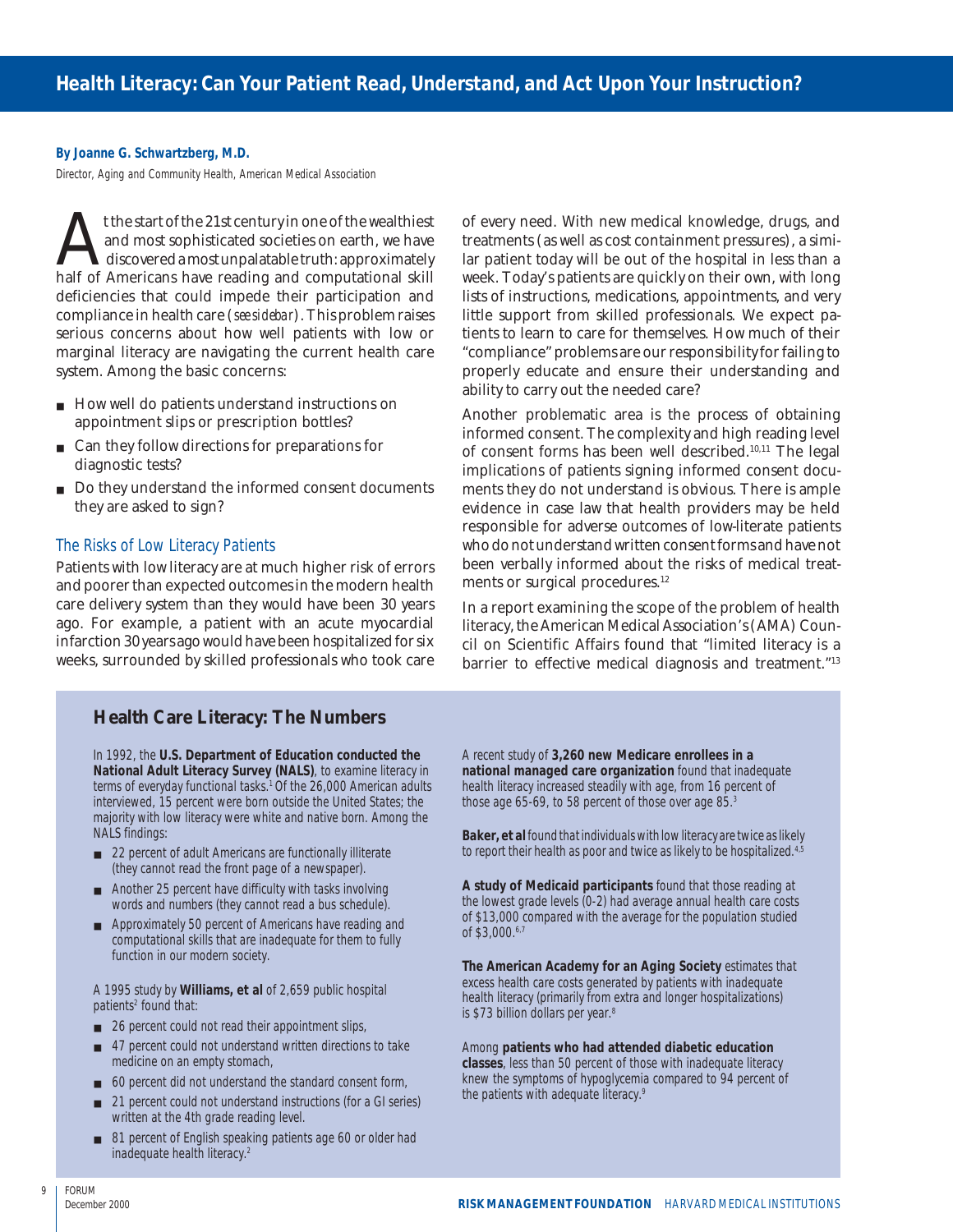There is ample evidence in case law that health providers may be held responsible for adverse outcomes of lowliterate patients who do not understand written consent forms and have not been verbally informed about the risks of medical treatments or surgical procedures.

The AMA report stresses the importance of physicians and other health professionals increasing their awareness of the widespread incidence of low literacy and the barriers it raises throughout the health care system.

Although research instruments can help screen for levels of literacy, these may not be appropriate for use in a clinical encounter. Most people with low literacy skills are deeply ashamed and have struggled to keep their difficulties hidden. One study found that 67 percent of patients with low literacy had never even told their *spouse*. 14

#### Making Efforts Toward Comprehension

Since approximately half the population will have difficulty with health care information, it makes sense to move to a more accessible approach for all patients. That means consciously leaving time in the discussion with the patient to ensure his or her understanding of the information. One recent study found that physicians assess patients' understanding of their instruction only two percent of the time. This is clearly an area with room for improvement.

The AMA report states that physicians can learn effective communication strategies, such as making their instructions interactive by having patients do, write, say, or show something to demonstrate their understanding: this is sometimes referred to as having the patient "teach back" the information. Another technique is to show a patient a pill bottle and ask "If this were your medicine, tell me how would you take it?" which provides a rough measure of health literacy and a good introduction to discussing the instructions in a meaningful way.

Most important is to create a "shame-free environment" where patients with low literacy skills feel they can ask for help.<sup>15</sup> All staff, clinical and administrative, need to be sensitized to the prevalence of the problem and learn to take a non-judgmental, gentle approach to offering assistance.

Written materials, from forms and questionnaires through patient education brochures, can be revised to 4th to 5th grade reading level (currently most are written at 10th grade level or higher). Pictures, diagrams, videotapes help communicate where written words may fail.

## Above All, Repetition

We know adult learners need repetition to remember. But in the physicians' office or health care setting, adults get information without the opportunity for repetition. We can change that.

We can arrange for office systems where nurses review and reinforce the physician's instructions before the patients leave. We can provide instructions written at a 4th grade level that are reviewed orally with the patient (including a "teach back" step). We can make telephone calls within a day or two of the visit to find out how the patient is doing in following the instructions, etc.

While we wait for more research to illuminate the causes of health illiteracy and identify the "best practices" for diminishing and compensating for it, we can do a great deal within our own environments to improve communication and give all patients their best chance at good health outcomes. ■

*For more information on the AMA Foundation's health literacy education materials and initiatives, contact the author at 312- 464-5355, or via e-mail to joanne\_schwartzberg@ama-assn.org*

Notes & References

- 1. Kirsch I, et al. Adult Literacy in America: A First Look at the Findings of the National Adult Literacy Survey. Washington, DC. National Center for Education Statistics, US Dept of Education, 1993.
- 2. Williams MV, et al. Inadequate functional health literacy among patients at two public hospitals. Journal of the American Medical Association. 1995; 274:1677-82
- 3. Gazmarian et al. Health literacy among medicare enrollees in a managed care organization. Journal of the American Medical Association. 1999;281:545-51.
- 4. Baker DW, et al. The relationship of patient reading ability to self-reported health and the use of health services. American Journal of Public Health. 1997;87:1027-30.
- 5. Baker DW et al. Patient reading ability and use of health care services. Journal of General Internal Medicine. 1999 In Press.
- 6. Weiss BD, et al. Illiteracy among Medicaid recipients and its relationship to health care costs. Journal of Health Care for the Poor and Underserved. 1994;5:99-111.
- 7. Weiss B. Hidden problems: low literacy. In Weiss B, ed. 20 Common Problems in Primary Care. New York, NY. McGraw-Hill Book Co. 1999:498-509.
- 8. National Academy on an Aging Society. Understanding health literacy: new estimates of the costs of inadequate health literacy. Presented at the Pfizer Conference on Health Literacy. October 7-8, 1998, Washington, DC.
- 9. Parker RM, et al. The test of functional health literacy in adults: a new instrument for measuring patients' literacy skills. Journal of General Internal Medicine. 1995;10:537-41.
- 10. LoVerde ME, Prochazka AV, and Byyny RL. "Research consent forms: continued unreadability and increasing length. Journal of General Internal Medicine. 1989;4:410-12.
- 11. Grossman SA, Piantadosi S, and Covahey C. Are informed consent forms that describe clinical oncology research protocols readable by most patients and their families? Journal of Clinical Oncology. 1994;12:2211-15.
- 12. Brandes WL, et al. Literacy health and the law. Philadelphia, PA: Health Promotion Council of Southeastern Pennsylvania, Inc. 1996.
- 13. Ad Hoc Committee on Health Literacy for the Council on Scientific Affairs, American Medical Association. Health literacy: report of the council on scientific affairs. Journal of the American Medical Association. 1999;281:552-57.
- 14. Parikh NS, et al. Shame and health literacy: the unspoken connection. Patient Education and Counseling. 1996;27:33-39.
- 15. Potter LS and Garvey DL. Facts about health literacy. Center for Health Care Strategies, Inc. 1997.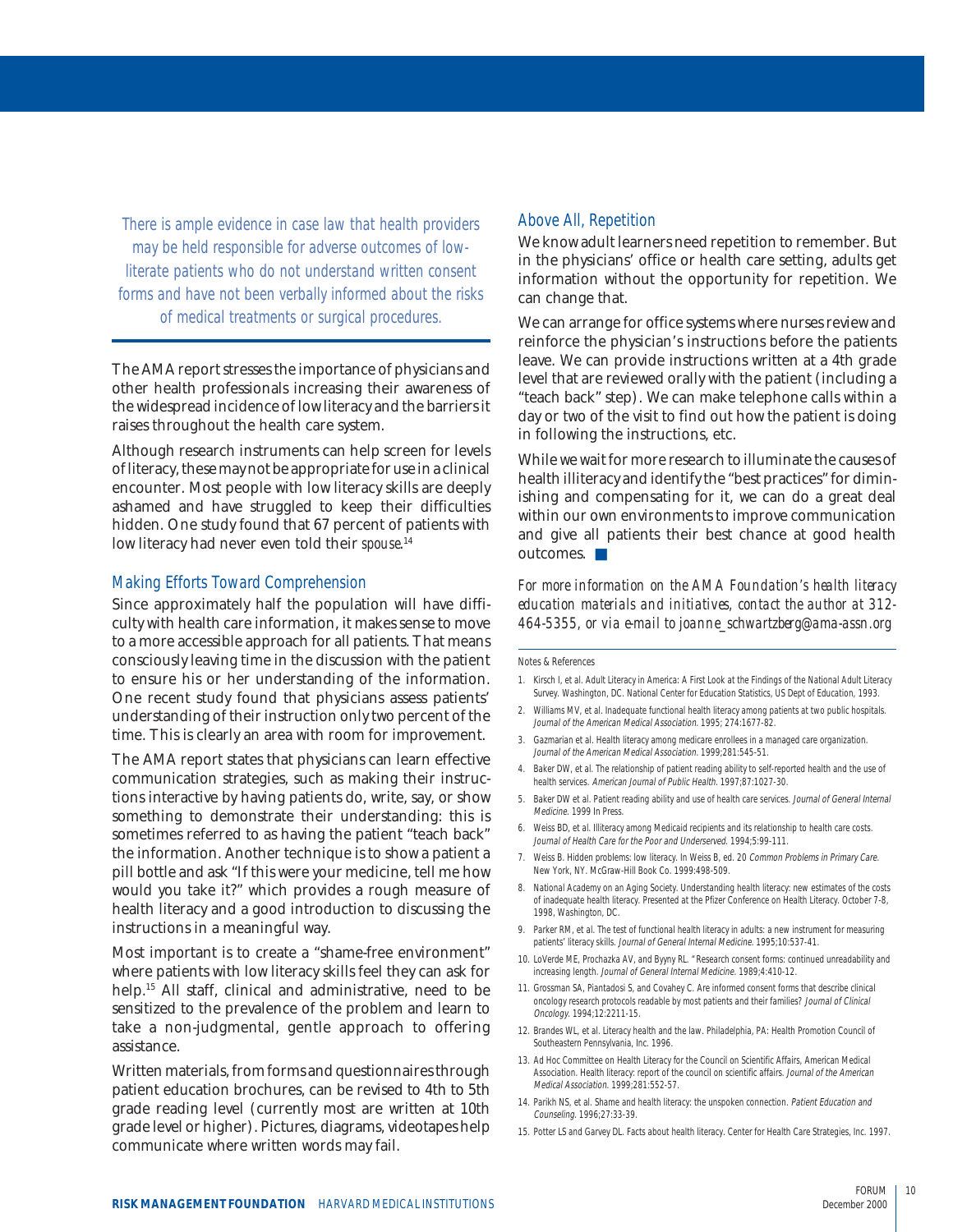#### **By Steven Woloshin, M.D., M.S. and Lisa M. Schwartz, M.D.**

Drs. Woloshin and Schwartz practice at the Veterans Affairs Medical Center, White River Junction, VT, and the Center for Evaluative Clinical Sciences, Dartmouth Medical School.

## *The following is excerpted, with permission, from the Archives of Internal Medicine, Volume 160, May 22, 2000.*

The fractious debate among experts over mammography screening recommendations for women aged 40-49 years has received extensive attention in medical journals and the popular press. It is well known that the raphy screening recommendations for women aged 40-49 years has received extensive attention in medipublic may interpret the scientific process differently than medical experts, and how women understood the debate may have important implications for physicians providing primary breast care. We conducted a national survey of 767 American women to answer the following questions

#### *Did women pay attention to the debate?*

## *What did they think was the underlying source of the debate? What was their reaction to the public disagreement among screening experts?*

#### *When did women think they should begin having mammograms?*

#### Results [N=503 respondents]

- 95 percent of the respondents said they paid at least some attention to the discussion about screening mammography; 42 percent said they paid a lot of attention.
- 83 percent (and 92 percent of those who "paid a lot of attention") believed that screening mammograms were a proven benefit for women aged 40-49 years.
- 68 percent reported that the debate did not change their understanding of issues related to mammography.
- 49 percent of respondents (and 53 percent of those who "paid a lot of attention" to the issue) believed that the mammography debate was really about money. Many made general statements suggesting that the controversy was about the financial cost of mammography, such as "the cost to the insurance company."
- 38 percent believed that mammography had proven benefit for women younger than 40 years.
- About one third of the comments about costs asserted that insurers opposed mammography screening in order to save money (e.g., "because of the cost of the procedure, insurance companies want to reduce the number that are done;" "HMOs are interested in paying the least money. If they considered early detection more profitable, they would be for early mammograms").
- 15 percent said the debate has left them "more confused."
- 13 percent reported that the debate lessened their confidence in the recommendations of such experts.
- 10 percent cited "questions of benefit" as the source of the controversy.

## **Comment**

The high level of interest about mammography among women was reflected in both the high response rate to our survey and the frequency with which the respondents answered the open-ended question. However, despite the attention to the debate, few women recognized that it was about whether mammography screening reduces breast cancer mortality for women aged 40-49 years. In fact, most thought mammography had proven benefit for women in this age group.

One reason that few women correctly identified the source of the debate may be that so many women have a strong belief that the benefit of mammography has been scientifically proven. Women did not distinguish between the relatively weak evidence supporting mammography screening for women aged  $40-49$  years<sup>1-3</sup> and the strong evidence for mammography screening for older women.<sup>4</sup> In addition, almost half of women believed that proof of benefit existed for women aged 18-39 years, a position not supported by any findings in the scientific literature. Consistent with this finding, more than half believed mammography screening should begin before age 40 years.

Patients may have a bias to believe in the efficacy of screening, a predisposition that might lead them to an uncritical acceptance of screening at any age. To make sense of the debate, women who assumed that mammography has proven benefit must look elsewhere for the source of the controversy.

## What do Women Think the Debate is About?

Many of their perceptions about the source of the mammography debate are troubling. The National Institutes of Health consensus panel was explicitly charged to examine the evidence for mammography screening without considering financial costs.5 Nonetheless, most women thought the debate was about money. In particular, they believed that the arguments against routine mammography were motivated by a desire to control costs (and enhance the profits of payors) rather than by scientific questions about benefit. Despite the concern about the financial motives of those questioning routine mammography for women aged 40-49 years, few questioned the financial motives of *supporters* of mammography screening. Additionally, while most experts report that there is negligible radiation risk with mammography,5 13 percent of women thought concerns about radiation exposure stimulated the debate.

Women's beliefs about mammography may reflect confusion or nonacceptance of guidelines. Many women and perhaps their physicians may be recalling earlier recommendations (i.e., those of the American Cancer Society<sup>6</sup>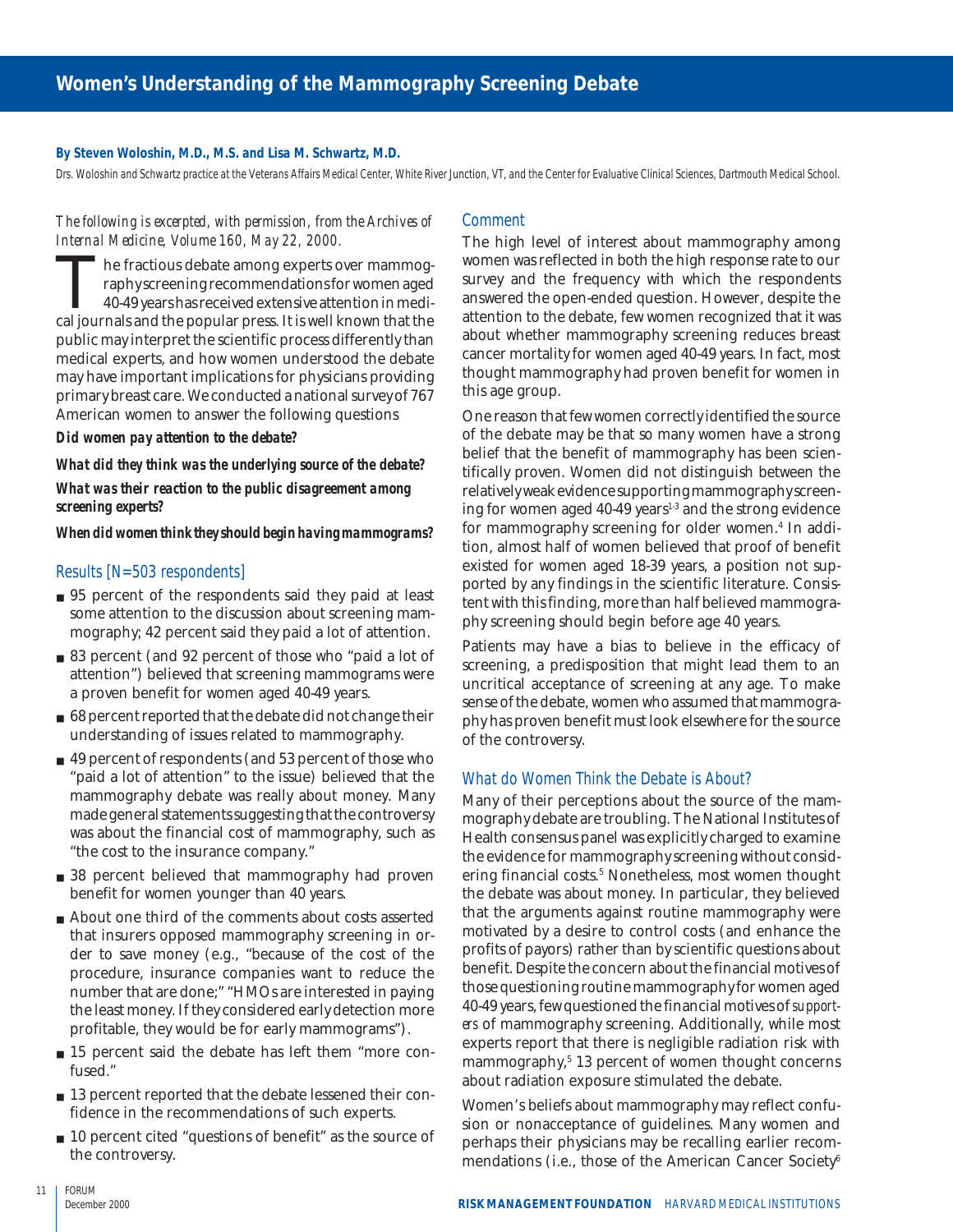and the National Cancer Institute<sup>7</sup>) to obtain a baseline mammogram between ages 35-40 years. Physicians may have trouble explaining why recommendations have shifted in the direction of greater caution when recommending routine mammography for younger women. Also possible is that physicians may not know or have confidence in the current recommendations of national organizations.<sup>8</sup> Alternatively, women or their physicians may not accept current recommendations if they contradict strongly held beliefs. ■

Notes & References

- 1. Kerlikowske K. Efficacy of screening mammography among women aged 40-49 years and 50-69 years; comparison of relative and absolute benefit. Journal of the National Cancer Institute Monographs. 1997;22:79-86.
- 2. Kerlikowske K, et al. Efficacy of screening mammography: a meta-analysis. Journal of the American Medical Association. 1995; 273:149-54.
- 3. Larson LG, et al. Updated overview of the Swedish Randomized Trials on Breast Cancer Screening with Mammography: age group 40-49 at randomization. Journal of the National Cancer Institute Monographs. 1997;22:57-61.
- 4. Nystrom L, et al. Breast cancer screening with mammography: overview of Swedish randomized trials. Lancet. 1993;341:973-78.
- 5. Breast cancer screening for women ages 40-49. NIH Consensus Statement. 1997;15:1-35.
- 6. American Cancer Society. Summary of Current Guidelines for the Cancer-Related Checkup: Recommendations. New York, NY: American Cancer Society; 1998.
- 7. National Cancer Institute. Working Guidelines for Early Detection: Rationale and Supporting Evidence to Decrease Mortality. Bethesda, MD: National Cancer Institute; 1987.
- 8. Tunis S, et al. Internists' attitudes about clinical practice guidelines. Annals of Internal Medicine. 1994;120:956-63.

#### **Editor's Comments:**

The findings reported by Drs. Woloshin and Schwartz may help explain why failure to diagnose breast cancer is a leading allegation in office-based claims against all physicians.

Clearly, women have an unrealistic attitude about the efficacy of the mammogram as a diagnostic tool for detecting breast cancer. Almost four out of 10 of the women surveyed believed that mammography had proven benefit for women younger than 40 years. This indicates that physicians have a difficult role in educating their female patients about what a mammogram can and cannot show in the breast of younger women with dense breast tissue.

For physicians and others providing primary breast care to women, the survey's results offer (at least) two important lessons:

1) When ordering a mammogram (or if the decision is made not to order a mammogram), clinicians need to help patients understand the clinical basis for the decision—and, that it is not economically driven. One aid available for providers in primary care settings is written information about the value of the mammogram, and its limitations. Several of the newsletters directed at women patients, including the Harvard Women's Health Watch and the Women's Health Advisor (published by the Center for Women's Healthcare at the Weill Medical College of Cornell) stay current in issues surrounding women's health, including breast care. WebMD also offers a good explanation about breast care.

As always, the reasons for ordering or not ordering diagnostic tests, along with the patient's response, should be documented in the patient's medical record.

2) This article also emphasizes a danger of the medical community blaming "managed care" for decisions not to order particular diagnostic tests or other services.

"Managed care" can easily become a thick gray cloud obscuring clinical rationale. When a physician blames "managed care" for some perceived limitation on offering care, the patient may perceive "managed care" and the physician as one. This impression may lead to a physician getting blamed for withholding "necessary care" when a diagnostic test such as a mammogram is not ordered for sound clinical reasons.

Similarly, if the mammogram result is inconclusive—as it may well be for a woman younger than 40 years—patients may be angry if a cancer is later discovered.

While we do not want to discourage screening mammograms, patients benefit from knowing that the mammogram is not a perfect diagnostic tool—especially for patients under age 40, and to some extent for patients ages 40-49.

#### **-Martha Byington, Issue Editor**

## **Help in Handling Patient E-mail**

Clinicians and hospitals are increasingly concerned about risks associated with e-mail messages to and from patients. Tools such as e-mail may begin to change patient expectations about the delivery of quality care as an estimated half to three-fourths of the U.S. population will be using e-mail by 2001.

"The adoption rate of e-mail, now as common as the fax machine in business settings, has been extraordinary," writes Dr. Daniel Sands,<sup>1</sup> who works at the Center for Clinical Computing for Boston's Beth Israel Deaconess Medical Center. Sands also points out that some of e-mail's advantages are also sources of perceived risk. For example, ease of transmitting messages leads to concerns about confidentiality and verification of identities.

Dr. Sands hands his patients a business card with his e-mail address only after the patient has read and agreed with the following guidance stamped on the back of his card:

- E-mail is not entirely secure.
- Employers may view e-mail sent via a work-provided e-mail system.
- E-mail should not be used for emergencies or time-sensitive issues.
- If a response is not timely, the patient should escalate.
- Patients should keep copies of e-mails they receive from the provider.
- The provider may (or will) keep copies of e-mail that a patient sends.
- 1 Daniel Sands, M.D., M.P.H., in Guidelines for the Use of Patient-Centered E-mail, published by Massachusetts Health Data Consortium, Inc.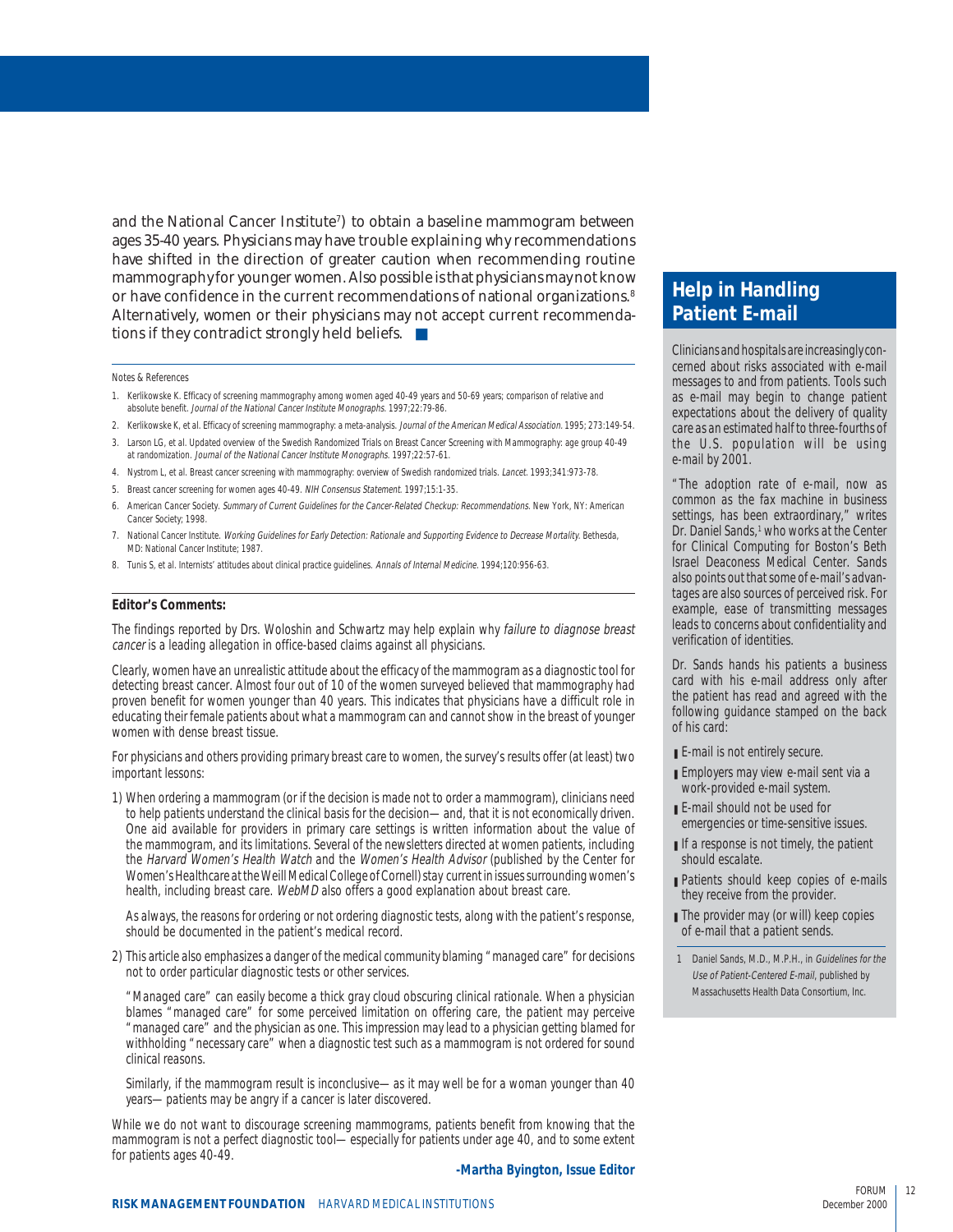#### **Compiled by Suzanne O'Connor, R.N., and Diane Hanscom**

Suzanne O'Connor is president of Healthcare Satisfaction, a consulting firm. Diane Hanscom is Senior Project Manager of Massachusetts General Hospital's Customer Service Department.

In an era when telephone encounters with patients are often contentious, the people on the front (phone) lines need the skills necessary to diffuse an angry caller. While your office staff may be the ones who take the brun n an era when telephone encounters with patients are often contentious, the people on the front (phone) lines need the skills necessary to diffuse an angry caller. While your office staff may be the ones who take the brunt of patient complaints on the phone, reduce negative outcomes of phone calls involving upset patients, MGH recently compiled recommendations from practice staff for successfully handling angry callers.

#### **Keep Your Goals in Mind**

Concentrate on two goals when you take a call from someone who is irate. First, preserve the relationship between the patient and the practice. Second, maintain your own professional demeanor. Think of these calls as an opportunity to hone your skills.

#### **Use Names**

Get the caller's name and use it throughout the conversation. Let the caller know who you are. Callers respond better when the feel they are talking to a real person instead of a faceless organization.

#### **Use the Human-Business-Human Model**

Don't jump to solving the problem right away. Connect with the upset caller first as a person. Listen and let him or her vent. Acknowledge what he or she has said and express sincere concern. After the caller starts to calm down, you can move to the business of solving the problem. Finally, close the call with a personal touch and try to end on a personal note.

#### **Offer a Blameless Apology**

Often, what the caller is upset about wasn't *your* fault. Offering a brief, blameless apology allows you to acknowledge the caller's frustration and the inconvenience suffered, without taking any personal responsibility. For example: "I'm sorry that you had such a frustrating experience."

#### **Focus on the Problem**

Don't take the call personally. Stay focused on the problem and try to find an area of agreement. Involve the patient in coming up with solutions.

#### **Offer Choices**

"Would you prefer to have us send the referral in the mail, or fax it to you?" Giving the caller a choice helps them feel more in control.

#### **Work on Your Tone**

To the caller, your tone of voice is vastly more telling than your words. When you start to feel upset, slow down and lower your voice when speaking. A calm tone builds the caller's confidence, and that will help you both.

#### **Focus on What You Can Do**

Always offer to help. Don't tell your patients you'll *try* to do something. Clearly state what you *can* do in a positive manner. "I assure you I will give the doctor your message as soon as she comes out of the exam room." Remember: *Under-*promise and *Over-*deliver.

#### **Don't Get Hooked**

When you feel yourself starting to lose control, ask the caller if you can place him on hold for a moment. Use this time to calm down; often the caller will do the same. Another option is to ask a colleague or supervisor to take the call. He or she can start fresh and, will usually, achieve a better rapport with the caller.

#### **Know Your Hooks**

Take a few minutes to identify the types of calls that tend to make you upset, and think about how you can best handle those calls when they happen.

#### **Abusive Callers**

Seek mutually agreeable terms for continuing the call: "I'd like to be able to help you, but I can't when you're screaming/swearing." If that doesn't work, give one warning. "I really would like to help you with your problem, but I am going to have to end this conversation if you can not stop screaming." If the caller persists abusively, say, "I am hanging up now. When you are ready to discuss this, you can call me or my supervisor back." Then hang up. You have ended an abusive conversation in a way that is professional and appropriate.

#### **Reduce Stress**

Knowing and practicing these techniques can help keep your stress level down and your energy level up. That combination is a benefit to anyone who calls with a problem. ■